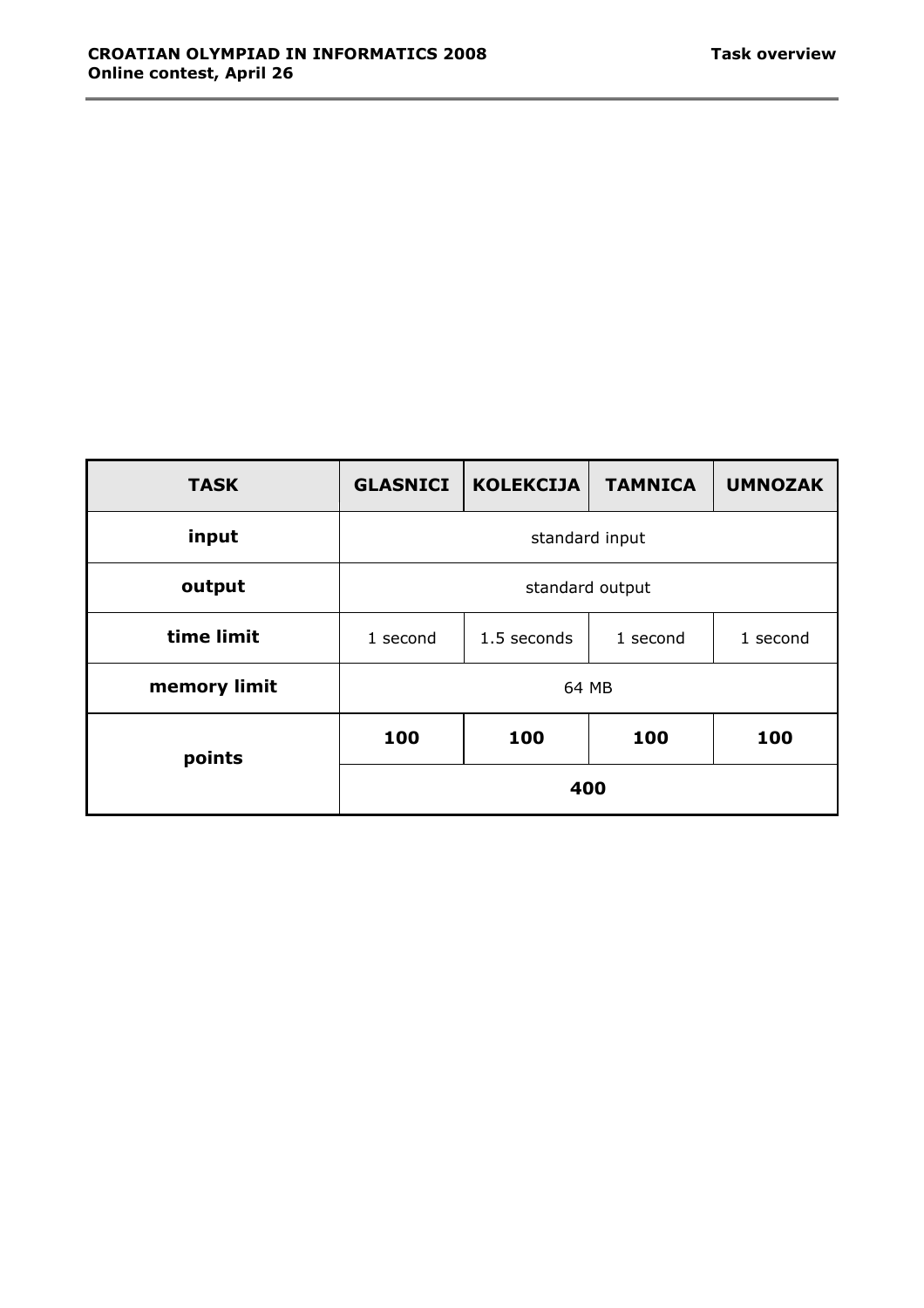A long straight road connects two villages. Along the road, N messengers are stationed and, when needed, they exchange messages using mostly their legs, but also their vocal cords and ears.

The first messenger (the closest to the first village) has a radio-receiver which he uses to keep track of current ongoings in the country. When he finds out who has been evicted from whichever reality show is currently popular, he starts running as fast as he can to share the unfortunate (or fortunate) news with everyone else. While running, he shouts the name of the evicted person so that any fellow messengers that are close enough can hear him. Meanwhile, the remaining messengers do not merely sit and wait, but also run themselves, all with the selfless goal of sharing the news with everyone as fast as possible.

The running and shouting proceeds as follows:

- Each of the messengers may run **whenever**, **in either direction**, at a speed of **at most 1 unit per second**, or may decide not to run at all and stand still.
- All messengers that know the news shout it at all times. One messenger **can hear** another messenger shouting (and learn the news) if the **distance** between them is **at most K units**.

Write a program that, given the initial locations of the messengers, determines the **least amount of time** (in seconds) needed for **all messengers** to learn the news. The location of every messenger is given with a positive real number – the distance from the first village. As mentioned above, initially only the first messenger knows the news.

## **INPUT**

The first line contains the real number K ( $0 \le K \le 10^6$ ), the largest distance at which two messengers can hear each other.

The second line contains the integer N ( $1 \le N \le 100000$ ), the number of messengers.

Each of the following N lines contains one real number D ( $0 \le D \le 10^9$ ), the distance of one messenger from the first village. The distances will be sorted **in ascending order**. It is possible for multiple messengers to be at the same location.

## **OUTPUT**

Output a real number, the least time for all messengers to learn the news. Your output will be accepted if it differs from the official output by no more than  $\pm 0.001$ .

# **EXAMPLE TEST DATA**

| input      | input      |
|------------|------------|
| 3.000<br>2 | 2.000<br>4 |
| 0.000      | 0.000      |
| 6.000      | 4.000      |
|            | 4.000      |
| output     | 8.000      |
| 1.500      | output     |
|            | 1.000      |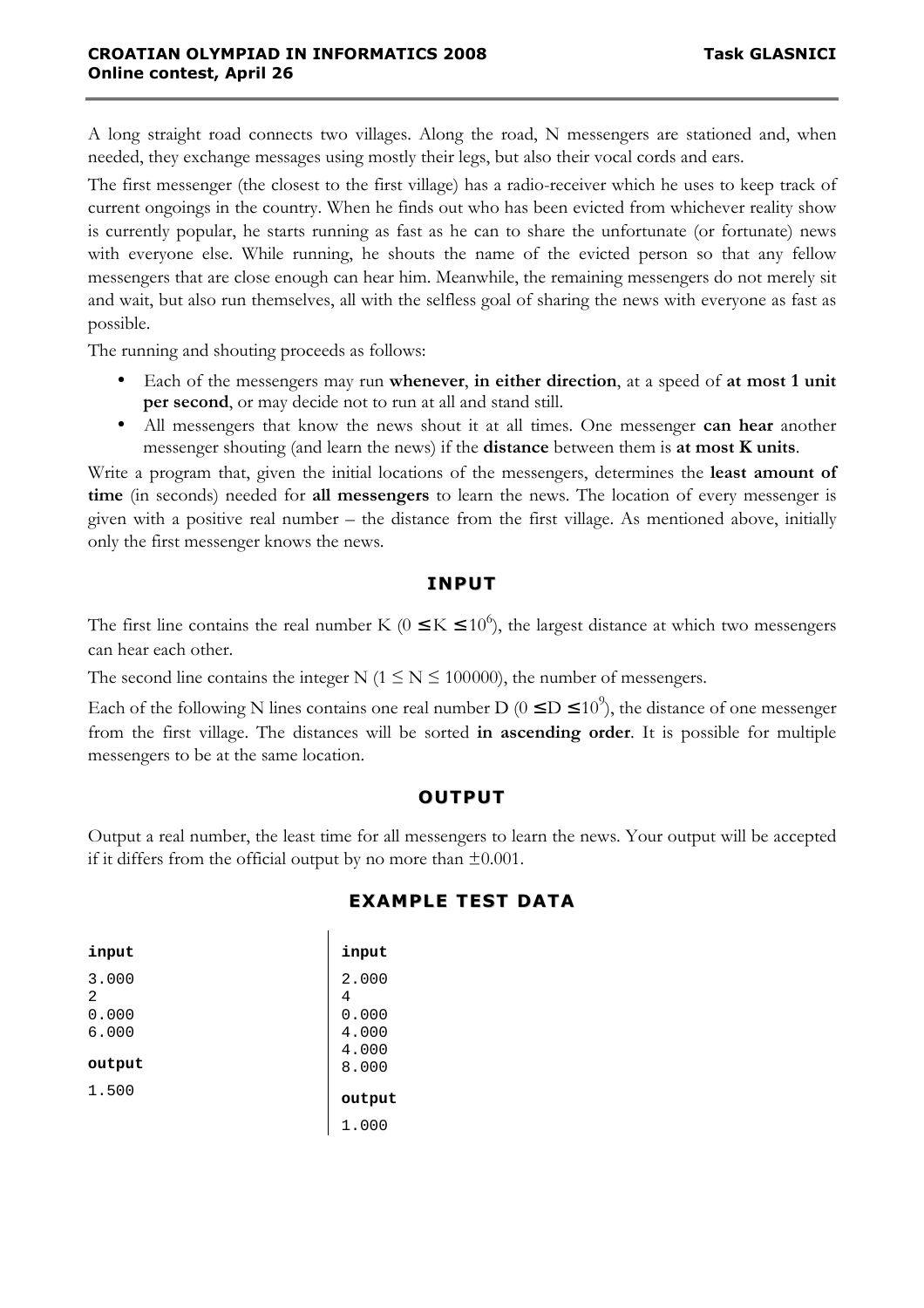Igor has a huge collection of folk hits on his computer, containing N songs numbered 1 to N.

The collection is so big that it is not possible to display all songs at once on his display. Because of this, while a song is playing, only **K consecutive songs** from the collectionare displayed on the screen. Of course, the K consecutive songs necessarily **include the song currently playing**.

When a song first appears on the display, the software needs to access its file on disk and read metadata like artist and song name. This metadata is stored in the computer's memory so that, if the song reappears on display, the file doesn't need to be opened again.

Your program will be given the songs Igor wants to listen to, in the order in which he wants to do it. For each song, determine the interval of songs which will be displayed while it is playing, so that the **total number of files** that need to be accessed on disk is the **smallest possible**.

**Note**: The solution may not be unique.

## **INPUT**

The first line contains two integers N and K ( $1 \leq K \leq N \leq 100000000$ ), the number of songs in the collection and the number of songs displayed.

The second line contains the integer M ( $1 \le M \le 300000$ ), the number of songs Igor will listen to.

The next M lines contain the indices of the songs Igor will listen to. All numbers will be between 1 and N and no song will appear more than once.

## **OUTPUT**

Output should consist of M+1 lines.

On the first line output the **smallest possible** number of files to access while playing Igor's playlist.

After this, for each song S, in order in which they are given, output a pair of integers A and B, meaning that while song S is playing, songs A through B (inclusive) are displayed on screen. A and B must satisfy the conditions  $1 \le A \le S \le B \le N$ , and  $B-A+1 = K$ .

## **SCORING**

An output which is not completely correct, but the first line (the least number of file to access) is correct, will score 50% points for that test case.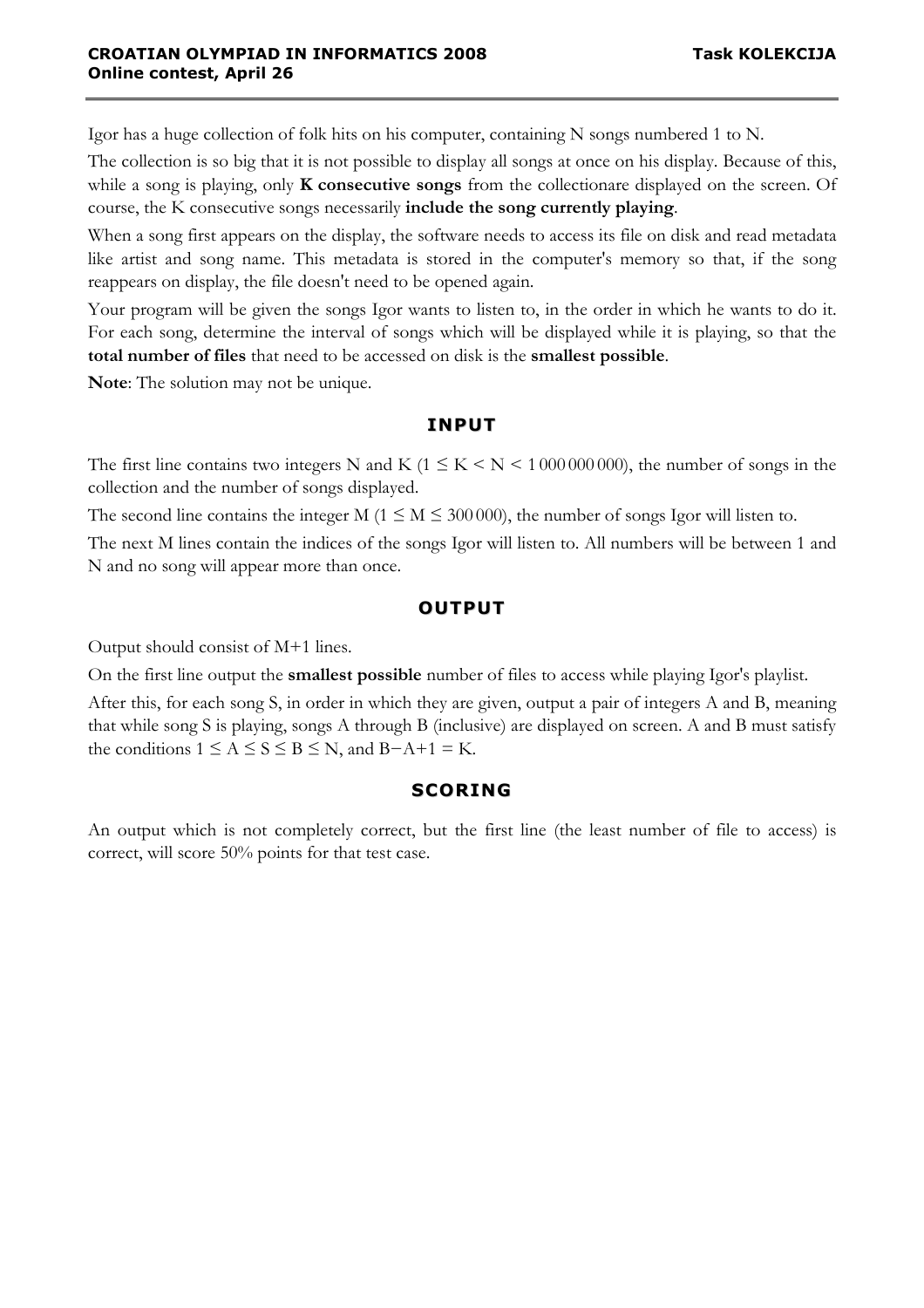#### **EXAMPLE TEST DATA**

| input                        | input           | input    |
|------------------------------|-----------------|----------|
| 10 <sub>3</sub>              | 15 4            | 1000 301 |
| 5                            | 6               | 3        |
| $\overline{4}$               | $\sqrt{6}$      | 300      |
| 5                            | 14              | 500      |
| $\,8\,$                      | 11              | 700      |
| $\sqrt{ }$                   | $\mathfrak{Z}$  |          |
| 6                            | $\,8\,$         | output   |
|                              | 5               | 401      |
| output                       |                 | 300 600  |
| 5                            | output          | 350 650  |
| 4 6                          | 10              | 400 700  |
| $\overline{4}$<br>$\epsilon$ | 36              |          |
| 8<br>6                       | 11 14           |          |
| 8<br>6                       | 11 14           |          |
| 8<br>6                       | 3<br>$\epsilon$ |          |
|                              | 5<br>8          |          |
|                              | 3<br>6          |          |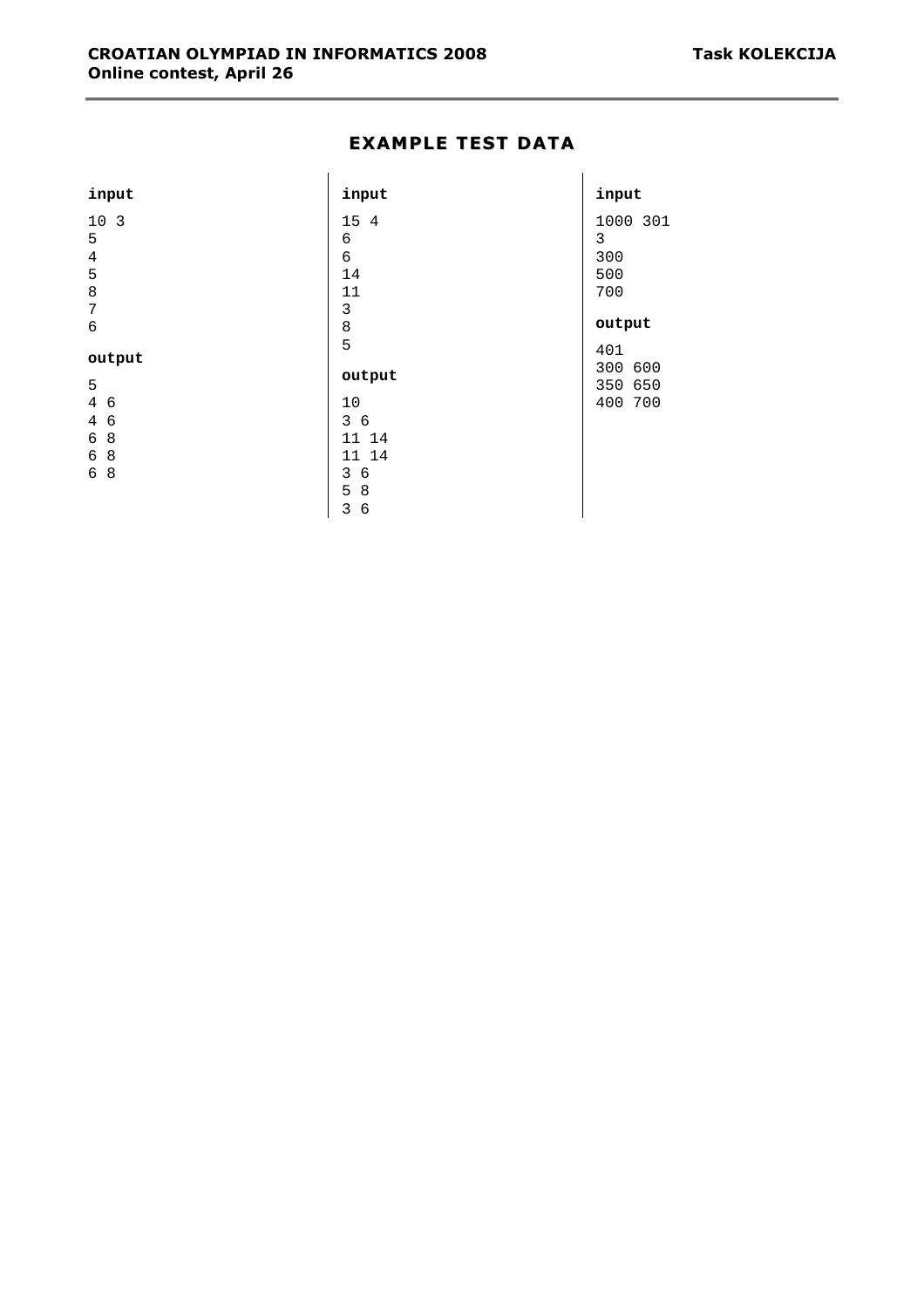Brave Sir Robin has been thrown in the dungeon by the evil king. The dungeon consists of an infinite number of cube-shaped rooms with big stone walls. Rooms are connected by passages so that the entire dungeon, when viewed from above, looks like a spiral. The rooms are numbered as follows:

|    | 35 | 34 | 33 | 32 | 31 |
|----|----|----|----|----|----|
| 17 | 16 | 15 | 14 | 13 | 30 |
| 18 | 5  |    | 3  | 12 | 29 |
| 19 | 6  |    | 2  | 11 | 28 |
| 20 |    | 8  |    | 10 | 27 |
| 21 | 22 | 23 | 24 | 25 | 26 |

After a big earthquake **some of the walls collapsed**, and new passages were formed between adjacent rooms.

Sir Robin is initially in room 1. Sir Robin knows that the exit from the dungeon is located in room N, and wants to escape while everyone is distracted by the earthquake. Because the evil dragon is guarding the dungeon, Sir Robin wants to use the fastest way out of the dungeon.

Write a program that, given the location of the exit N and the list of new passages, determines the **smallest number of passages** that Sir Robin must go through before he can exit the dungeon.

#### **INPUT**

The first line of input contains an integer N ( $1 \le N \le 10^{15}$ ), the room in which the exit is located.

The second line of input contains an integer K ( $1 \le K \le 100000$ ), the number of new passages.

Each of the following K lines contains one integer B ( $4 \leq B \leq 10^{15}$ ), meaning that a new passage now connects adjacent rooms A and B, where  $A \leq B$ . The number A is not given explicitly, but it can be uniquely determined from B (for example, if B is 20, then A must be 7). Also, some rooms can never be room B (rooms 2, 3, 5, 7, 10, 13 etc.).

#### **OUTPUT**

Output should consist of a single integer, the smallest number of passages that Sir Robin must go through before he can exit the dungeon.

#### **SCORING**

In a number of test cases, worth a total of 50 points, N will be at most  $10^6$ .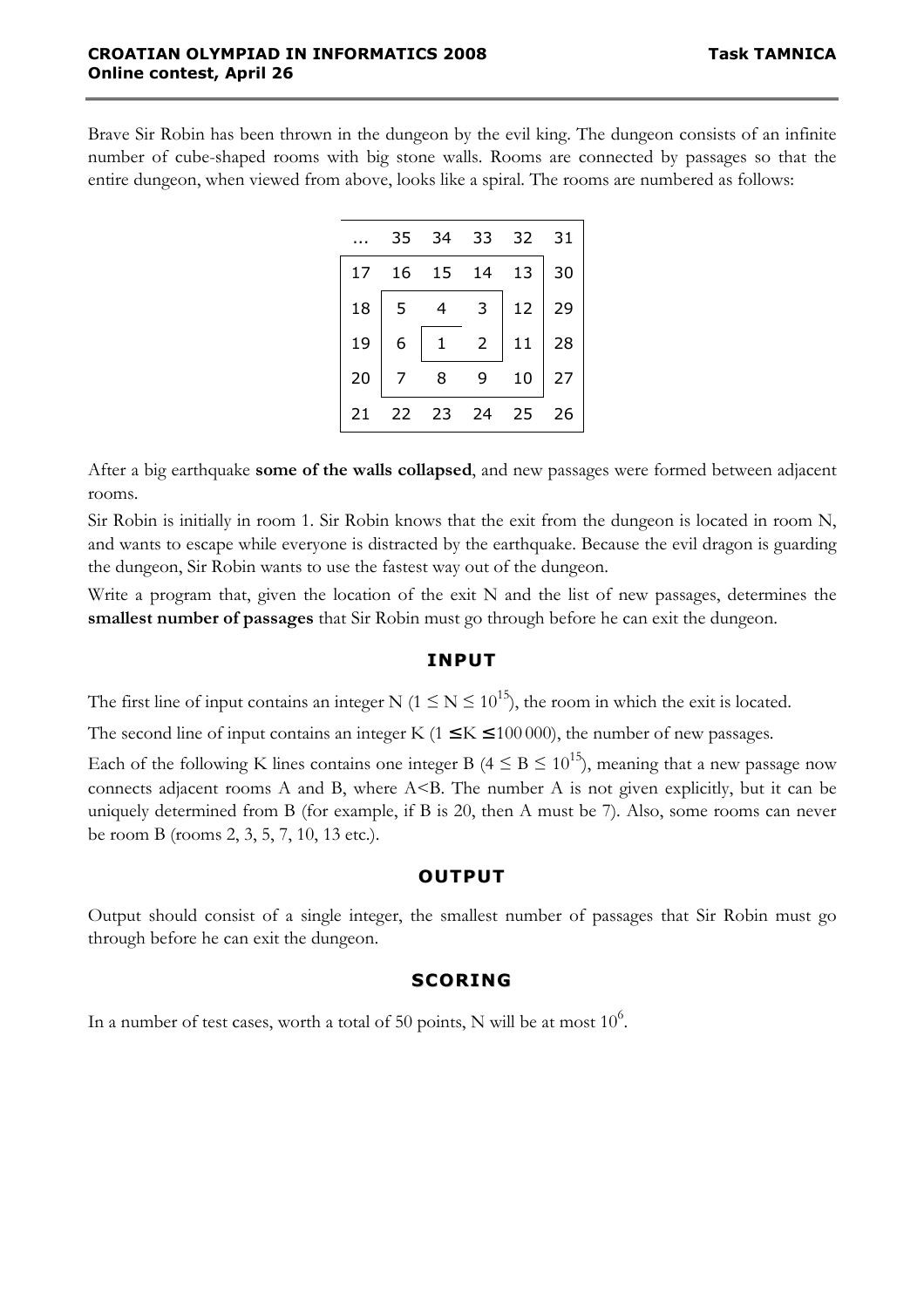#### **EXAMPLE TEST DATA**

| input  | input  |
|--------|--------|
| 31     | 10000  |
| 9      | 5      |
| 15     | 52     |
| 25     | 4      |
| 30     | 9      |
| 6      | 25     |
| 9      | 27     |
| 19     |        |
| 24     | output |
| 27     | 9953   |
| 4      |        |
| output |        |
| 6      |        |

**Clarification of first example.** This is the layout of the dungeon after the earthquake:

|    |                                     |   | 35 34 33 32 31                                              |  |
|----|-------------------------------------|---|-------------------------------------------------------------|--|
|    | 17  16  15  14  13  30              |   |                                                             |  |
|    | $18 \mid 5 \mid 4$                  |   | $\begin{array}{c c} 3 & 12 & 29 \\ 2 & 11 & 28 \end{array}$ |  |
| 19 | $\begin{matrix} 6 & 1 \end{matrix}$ |   |                                                             |  |
|    | $20 \mid 7 \mid 8$                  | 9 | 10 27                                                       |  |
| 21 | 22 23 24 25 26                      |   |                                                             |  |

Mirko can use the route 1-4-15-14-13-30-31, using only 6 hallways to exit the dungeon.